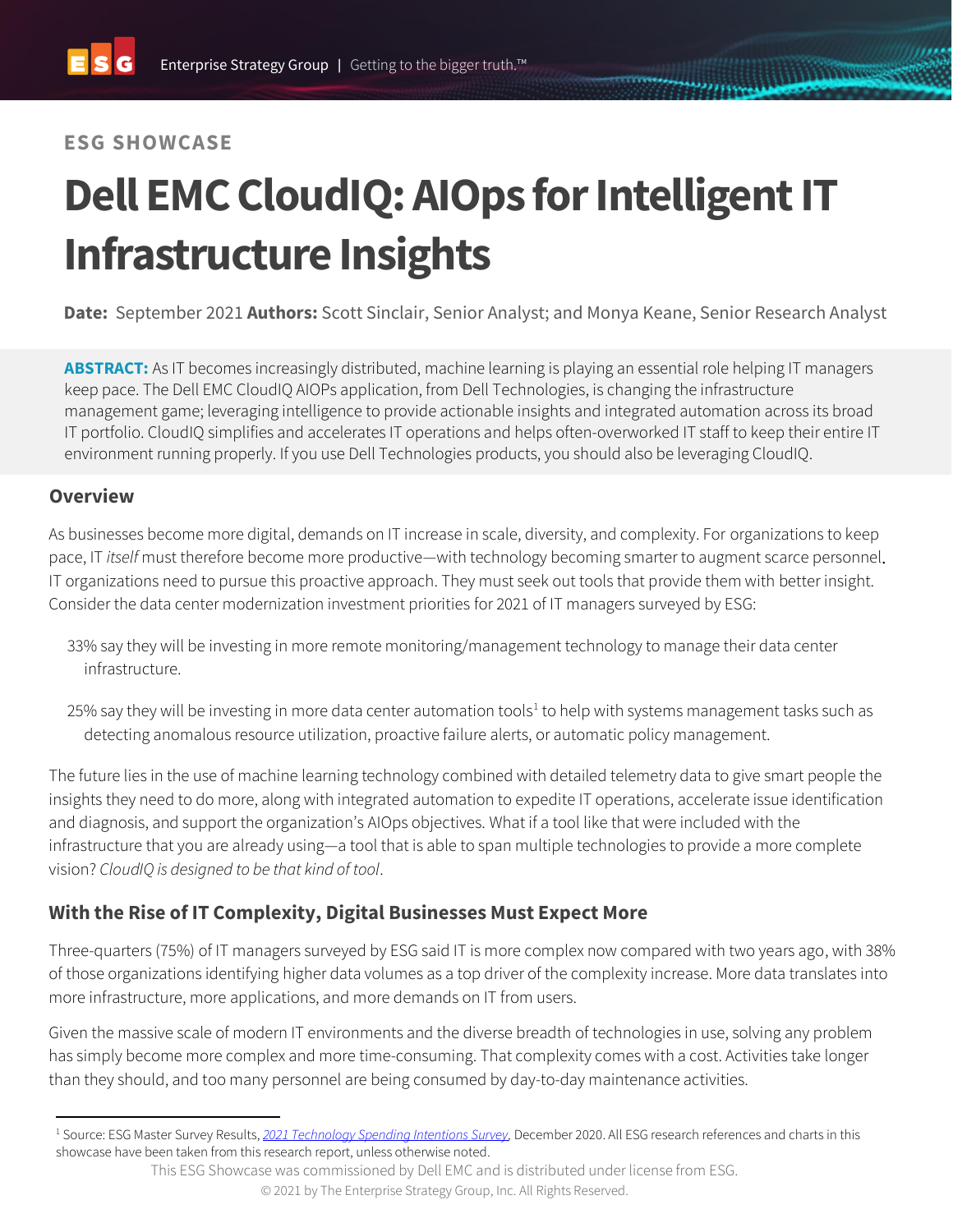#### Orchestration and Automation Deficiencies Drive Demand for AI/ML

Although automation tools help, they don't provide a complete answer. Consider the 32% of senior IT decision makers who reported experiencing problematic shortages of expertise in the area of IT orchestration and automation. Obviously, their teams need better insight and superior tools. As a result, the integration of artificial intelligence and machine learning into IT management and operations software is becoming essential. In fact, in the same survey, ESG found that 28% of senior IT decision makers identified leveraging AI/ML to support systems management tasks as a top area of data center modernization investment.

As part of a separate research study, ESG solicited the opinions of 300 IT decision makers about equipment and software that leverage AI/ML as an embedded feature for intelligently automating processes. Forty-five percent of those respondents indicated they prefer systems that offer recommendations based on learned behavior from automated real-time and/or historic data analysis, with staff then executing the recommendations—and another 22% want systems to automatically apply recommended changes, but with the ability to review them before allowing them (Figure 1).<sup>2</sup>

#### **Figure 1. Nearly Half of IT Decision Makers Desire Analysis-based Recommendations**

#### Think about your equipment/system vendors that leverage or will leverage AI/ML as an embedded feature to intelligently automate processes. Which of the following statements aligns with your organization's expectations or preference in terms of leveraging these capabilities? (Percent of respondents, N=300)



*Source: Enterprise Strategy Group*

In any case, the point is that IT needs to leverage infrastructure elements that collect the right level of telemetry information and then combine it with machine learning to produce advanced insights for administrators to either act on or oversee. In other words, IT organizations need *real machine learning*, not just traditional reporting tools. CloudIQ, for example, offers impressive levels of intelligence that can analyze, understand, and provide forecasting and recommendations across the IT environment, while offering an excellent step along the path to enabling autonomous operations.

<sup>2</sup> Source: ESG Master Survey Results, *[Artificial Intelligence and Machine Learning: Gauging the Value of Infrastructure](https://research.esg-global.com/reportaction/aimlmsr/Toc)*, March 2019.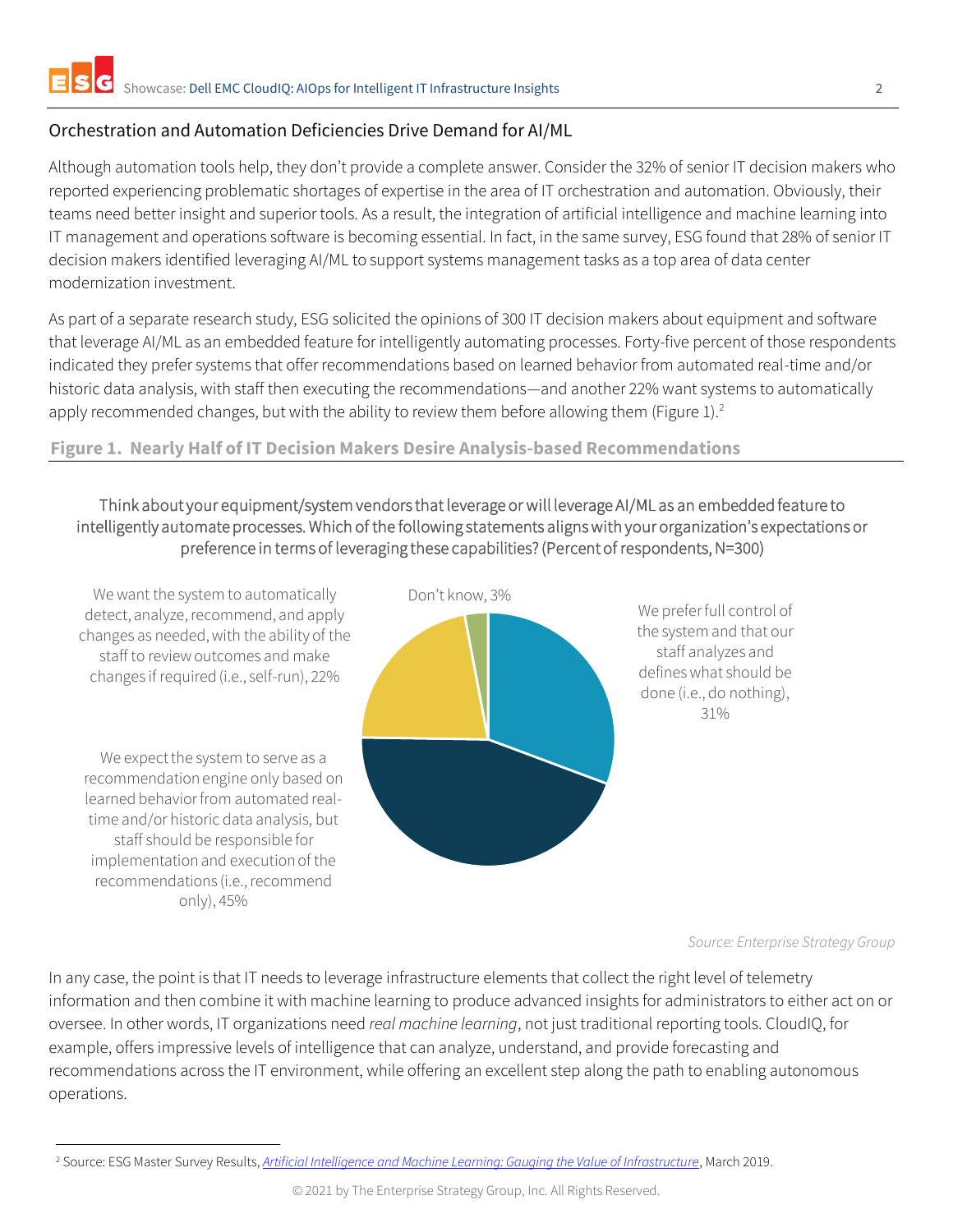## **Dell EMC CloudIQ**

Dell EMC CloudIQ is an AIOps application hosted by Dell Technologies that leverages AI/ML to provide proactive monitoring, analytics, and recommendations based on telemetry data from Dell Technologies infrastructure systems. It is included with Dell Technologies ProSupport Enterprise Suite support contracts. Being cloud-based, CloudIQ doesn't require users to install or maintain any software whatsoever and is enabled by turning on the standard secure telemetry conduit from the user's equipment to the Dell Technologies secure data center.

CloudIQ users can grant Trusted Advisor access to their Dell Technologies or reseller account teams, enabling them to share their CloudIQ interfaces and provide additional best-practice recommendations, optimization guidance, proactive issue recognition, and further remediation advice. According to Dell Technologies, Trusted Advisors report being able to resolve like-for-like issues an average of *three times faster* using CloudIQ.<sup>3</sup>



CloudIQ supports a broad mix of Dell EMC servers (PowerEdge), storage (PowerStore, PowerMax, PowerScale, PowerVault, Unity/Unity XT, XtremIO, and SC Series), SAN switching (Connectrix), Ethernet switching (PowerSwitch), data protection (PowerProtect DD and PowerProtect Data Manager), converged and hyperconverged infrastructure (VxBlock, VxRail, and PowerFlex), and infrastructure as-a-service (APEX Data Storage Services), as well as VMware virtualization for a consolidated view across the data path, providing a multiplier effect for CloudIQ's value.

### State of All Systems at a Glance: Core, Edge, and Cloud

Accessible via standard browsers and mobile devices, CloudIQ features impressively quick and easy monitoring and analytics capabilities for systems at your data centers, disaster recovery sites, and edge

locations, as well as data protection in the public cloud. A neatly formatted overview dashboard provides fleetwide summaries of systems' health, capacity, performance, reclaimable storage, and available firmware upgrades. This simplifies troubleshooting, and from there, you can easily navigate to relevant details and prescribed steps for remediation.

<sup>&</sup>lt;sup>3</sup> Based on a Dell internal survey of Trusted Advisors (Dell Technologies account team and partners), conducted March 2020, comparing issue resolution with and without CloudIQ. Actual results may vary.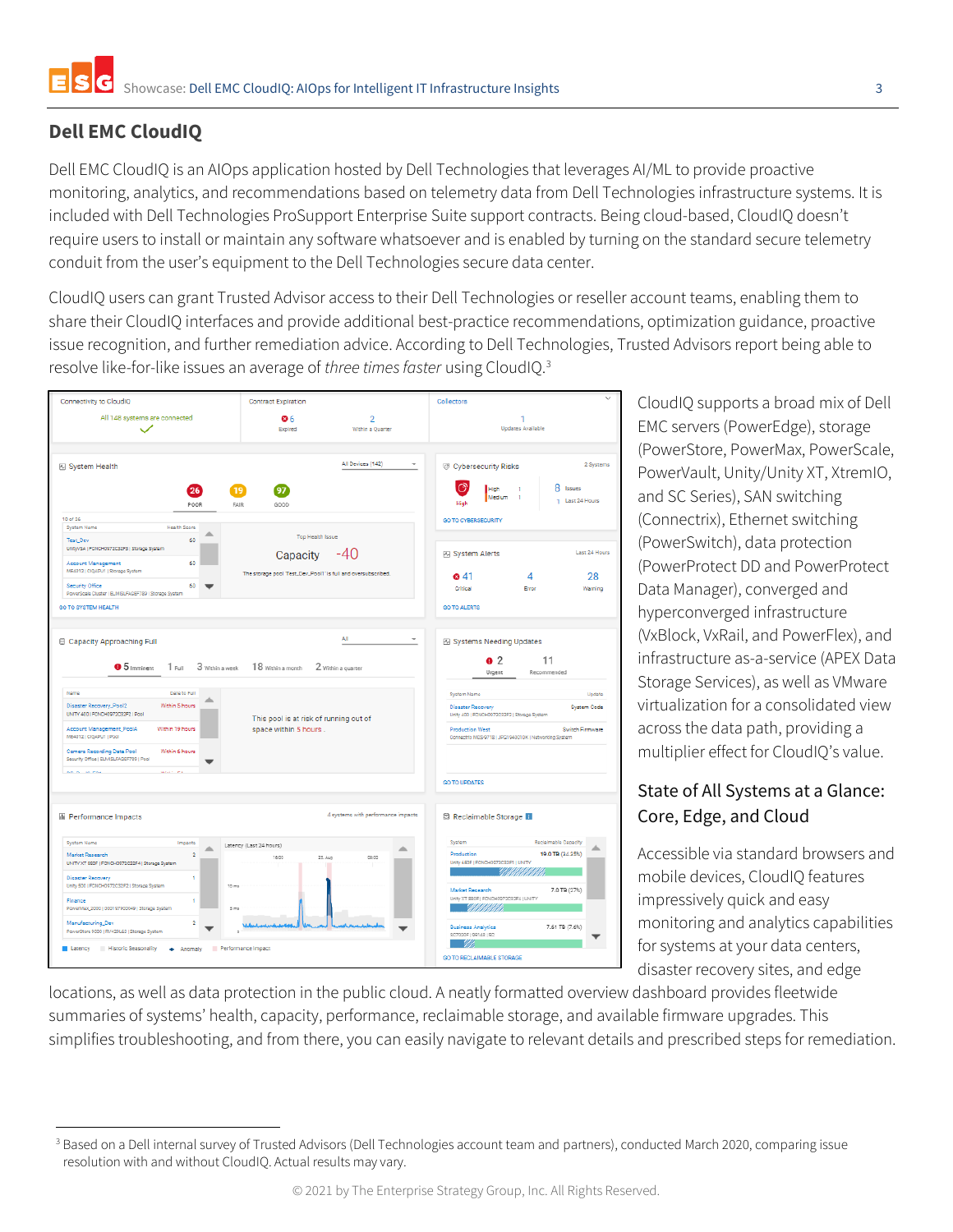#### System Health Scores, Notifications, and Reports

CloudIQ compiles the insights about each monitored system into a single health score that is intuitive to understand and clickable for granular details and recommendations for remediation based on engineering expertise for each system and specific model. Health scores are based on a set of categories, including components, configuration, capacity, performance, and data protection. Any change in



health issues triggers health notifications sent to users via email, mobile message, and/or the CloudIQ mobile app, depending on the user's selection. CloudIQ offers the ability to customize reports and optimize communications and collaboration across IT teams, executives, and line-of-business stakeholders. Webhook and REST API can integrate information, such as health notifications, with third-party applications, including ticketing systems, like ServiceNow, or communications platforms, like Slack and Microsoft Teams, for further efficiencies.

#### Intelligent Capacity Tracking, Anomaly Detection, and Forecasting

CloudIQ possesses advanced machine learning capabilities for capacity tracking and prediction. It uses an ML algorithm that leverages a seasonal

decomposition model to feed a forecasting algorithm as the foundation of its storage capacity forecasting. CloudIQ trains this ensemble model across all connected systems to further enhance the algorithm for more reliable capacity utilization forecasting, indicating to IT administrators when systems are reaching full capacity.

| dlh CloudIQ                        |                                                                                                                                                                                                                                                                                                                                                                                                                                                                                                                                                                                                                                                                     |  |
|------------------------------------|---------------------------------------------------------------------------------------------------------------------------------------------------------------------------------------------------------------------------------------------------------------------------------------------------------------------------------------------------------------------------------------------------------------------------------------------------------------------------------------------------------------------------------------------------------------------------------------------------------------------------------------------------------------------|--|
| <b>SS</b> Overview                 | Market Research > Market Research_Pool1<br><b>Z LAUNCH UNISPHERE</b>                                                                                                                                                                                                                                                                                                                                                                                                                                                                                                                                                                                                |  |
| E Health<br>$\searrow$             | Capacity   B Performance<br><b>D</b> Properties                                                                                                                                                                                                                                                                                                                                                                                                                                                                                                                                                                                                                     |  |
| <b>El</b> Inventory<br>$\searrow$  | <b>Capacity Forecast</b><br>Predicted Date to Full Apr 14, 2021                                                                                                                                                                                                                                                                                                                                                                                                                                                                                                                                                                                                     |  |
| Capacity<br>$\checkmark$           |                                                                                                                                                                                                                                                                                                                                                                                                                                                                                                                                                                                                                                                                     |  |
| <b>Performance</b><br>$\checkmark$ | Actual Growth per Month (1.2 TB) 5.0 % of Total<br>To Predicted Full<br>From 3 months ago<br>$_{\rm w}$<br>$\scriptstyle\rm w$                                                                                                                                                                                                                                                                                                                                                                                                                                                                                                                                      |  |
| C Lifecycle<br>$\checkmark$        | 4.00<br>11. Jan.<br>18.Jan<br>1. Peb<br>a.reb<br>15. Feb<br>22. Feb<br>1. Mar<br>0.Mm<br>15.Mm<br>22. Mar<br>29. Mar<br>12.Apr<br>28.0ec<br>23. Jan<br>5. Apr<br>26.4 TD                                                                                                                                                                                                                                                                                                                                                                                                                                                                                            |  |
| Admin<br>$\checkmark$              | 27.3 TB<br><b>Communication of the Communication</b><br>18.2 TB<br>9.1778<br>0.8<br>Free Used Pre-Allocated - Total - Forecast Used Pre-Allocated V - Confidence Range<br>$-$ Subscribed<br>Storage Usage<br>Total Capacity 24.7 TB<br>11 <sub>18</sub><br>Used + Pre-Allocated 13.5 TB Erre 11.2 TB V 3 Reclaimable 4 TB V   Subscription 32.8 TB<br>Used<br>1 Storage Tier<br>STORAGE TIERS<br>RECLAIMABLE STORAGE<br>Tier<br>Move Up (GB)<br>Total Size (TB)<br>Move Down (GB)<br>Rebalance (GE)<br>Free Size (TB)<br><b>File Systems</b><br>2.2 TB<br>0.0<br><b>Extreme Performance</b><br>0.0<br>0.0<br>25.6<br>10<br>U.186<br>1.7 TB<br><b>Mage</b><br>1.9 TB |  |
| $\left\langle \right\rangle$       | Snapshots<br>S.4 TB<br>Snapshot Delete Status Paused Could Not Reach HWM                                                                                                                                                                                                                                                                                                                                                                                                                                                                                                                                                                                            |  |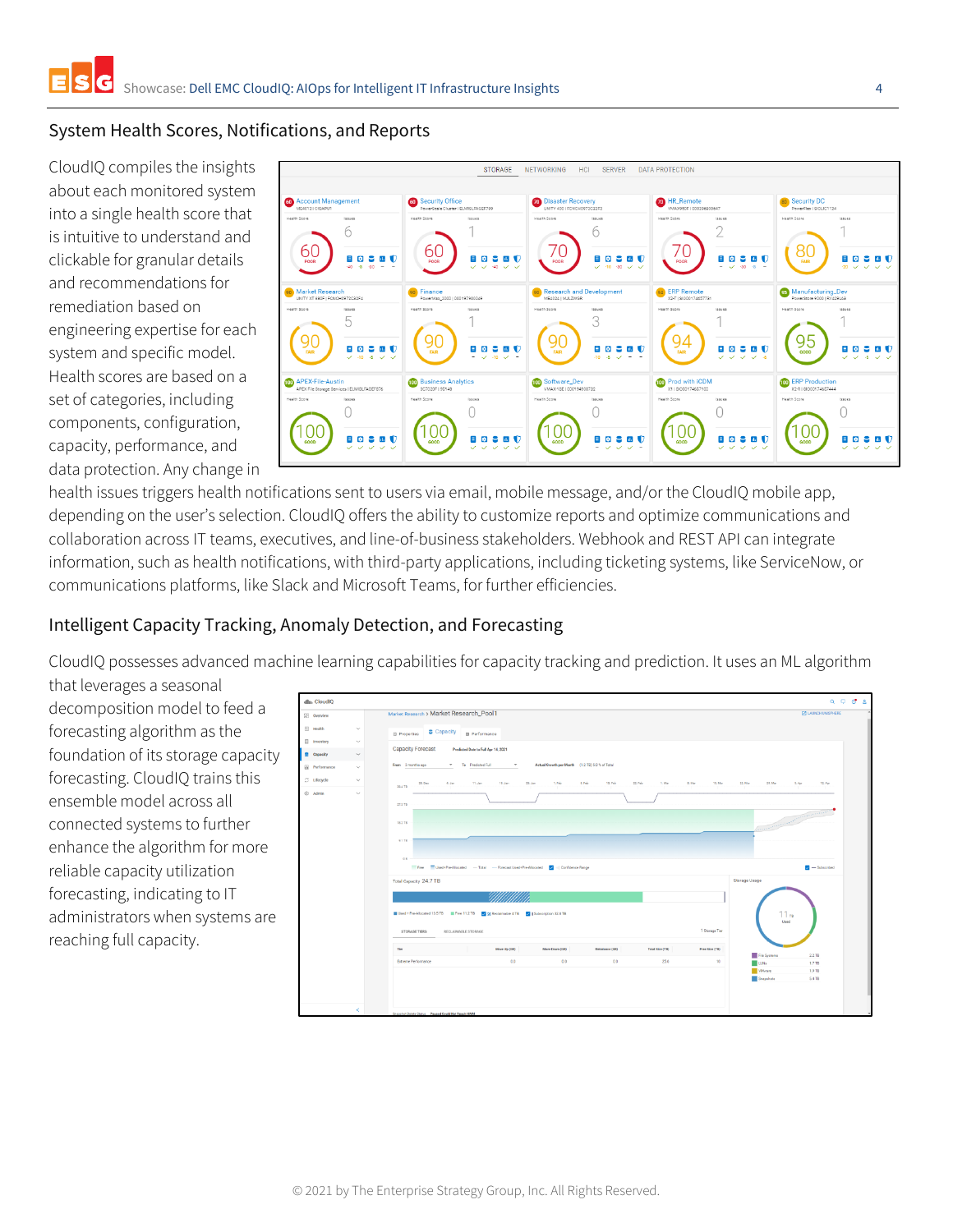Showcase: Dell EMC CloudIQ: AIOps for Intelligent IT Infrastructure Insights 5

| 目                                                                   | <b>Capacity Approaching Full</b>         |                 |                |                                                                 | All                |  |
|---------------------------------------------------------------------|------------------------------------------|-----------------|----------------|-----------------------------------------------------------------|--------------------|--|
|                                                                     | $\bullet$ 3 Imminent                     | $1$ Full        |                | $3$ Within a week $14$ Within a month                           | 2 Within a quarter |  |
| Name                                                                |                                          |                 | Date to Full   |                                                                 |                    |  |
| <b>Disaster Recovery_Pool2</b><br>UNITY 400   FCNCH0972C32F2   Pool |                                          |                 | Within 5 hours |                                                                 |                    |  |
| <b>Account Management_PoolA</b><br>ME4012   CIQAPU1   Pool          |                                          | Within 19 hours |                | This pool is at risk of running out of<br>space within 5 hours. |                    |  |
| DR_Pool2_FS1                                                        | UNITY 400   FCNCH0972C32F2   File System |                 | Within 5 hours |                                                                 |                    |  |

CloudIQ can also identify sudden anomalies in thinly provisioned storage pools' capacity consumption, including spikes that pose a threat of imminently reaching full capacity. This capability helps administrators see that they need to take immediate action to avoid data unavailability due to oversubscription.

Mar 24 2021 02:00

24 Ma

← Anomaly 个 HIGH

#### Intelligent Performance Tracking and Anomaly Detection

dllin CloudIQ **品** Overview

Inventory

 $\overline{\phantom{a}}$ 

FW. Health

₿ Capacity a. Performanc Lifecycle Admir

#### CloudIQ samples

performance telemetry data every five minutes, leverages a machine learning algorithm that learns normal storage performance patterns over a given time period, and then indicates whenever a performance metric (an anomaly) falls out of those bounds.

Using a set of advanced

machine-learning and time-series correlation algorithms and integrated visualization, CloudIQ helps administrators more quickly conduct performance troubleshooting—giving them a deeply informed understanding of performance deviations that have recently occurred, plus detailed insights on potential resource contention. A performance impact will be identified, for example, when there is high latency and a corresponding drop in IOPs and/or bandwidth. This helps administrators differentiate between non-impacting spikes and spikes that have demonstrable performance impacts and require remediation.

Latency Click on a p

#### Virtual Machine Awareness and Workload Contention Analysis

CloudIQ offers integration with VMware to understand relationships between the individual virtual machines and the supporting infrastructure for broader perspectives on performance and workload contention. By understanding these relationships, CloudIQ can isolate issues, such as performance latency spikes causing workload contention, and then highlight the specific component(s) in the data path that are the likely root cause. An end-to-end map shows each



Performance Impacts 2 (1 with anomaly)

 $Q \quad \Box \quad Q' \quad g$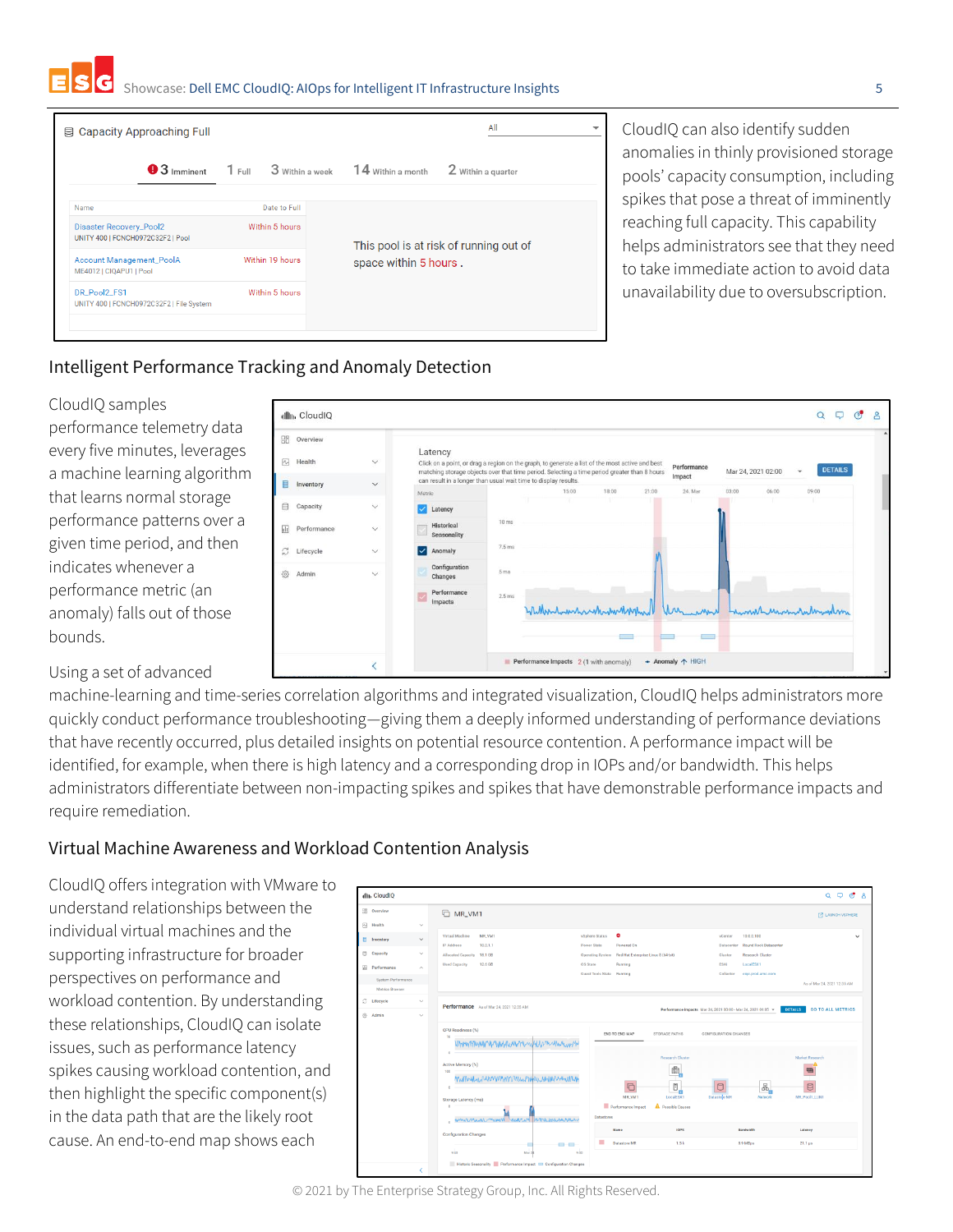virtual machine, server, network, storage system, and specific objects (e.g., storage volume). Key performance indicators for latency, IOPs, and bandwidth are also shown with the end-to-end map with CPU and memory KPIs and configuration changes to further speed troubleshooting. Given the complexity of today's infrastructure environments, this ability to automatically identify the probable root cause of issues will significantly reduce the impact on personnel, freeing IT staff to focus on other, value-added projects.

## Extension to Public Cloud



With the proliferation of hybrid cloud deployments, IT needs a way to normalize monitoring and problem solving across private and public cloud environments to reduce complexity. CloudIQ's first step in this direction leverages its integration with Dell Technologies' PowerProtect DD series, DDVE and Data Manager data protection products, which enable tiering of on-

premises VMs, file systems, workloads, and applications to public clouds, as well as in-cloud data protection for cloudnative assets. CloudIQ shows its power to simplify operations by monitoring on-premises and cloud data protection assets along with associated on-premises primary storage assets.

#### Cybersecurity Monitoring

Leveraging telemetry data, CloudIQ automatically assesses the infrastructure environment for violations of users' security configuration policy, notifying users of misconfiguration, and recommending actions. As a result, administrators receive an immediate and clear view of the security risk profile focusing on hardening the infrastructure configurations. Security configuration recommendations are based on NIST



800-53 r5 and NIST 800 – 209 standards, as well as Dell Technologies best practices.

This level of automation frees administrators from having to manually check individual configurations to ensure that they continue to align to the company's policy. Without this level of automation, maintaining effective levels of security can be a daunting challenge as IT infrastructure scales and evolves.

### API Integrations for Automated Workflow

Achieving the most effective and efficient IT operations requires the combination of human and machine intelligence working in concert to expedite and automate activities. Dell Technologies' strategy for CloudIQ is for it to integrate with third-party tools to augment your organization's automation and AIOps strategy.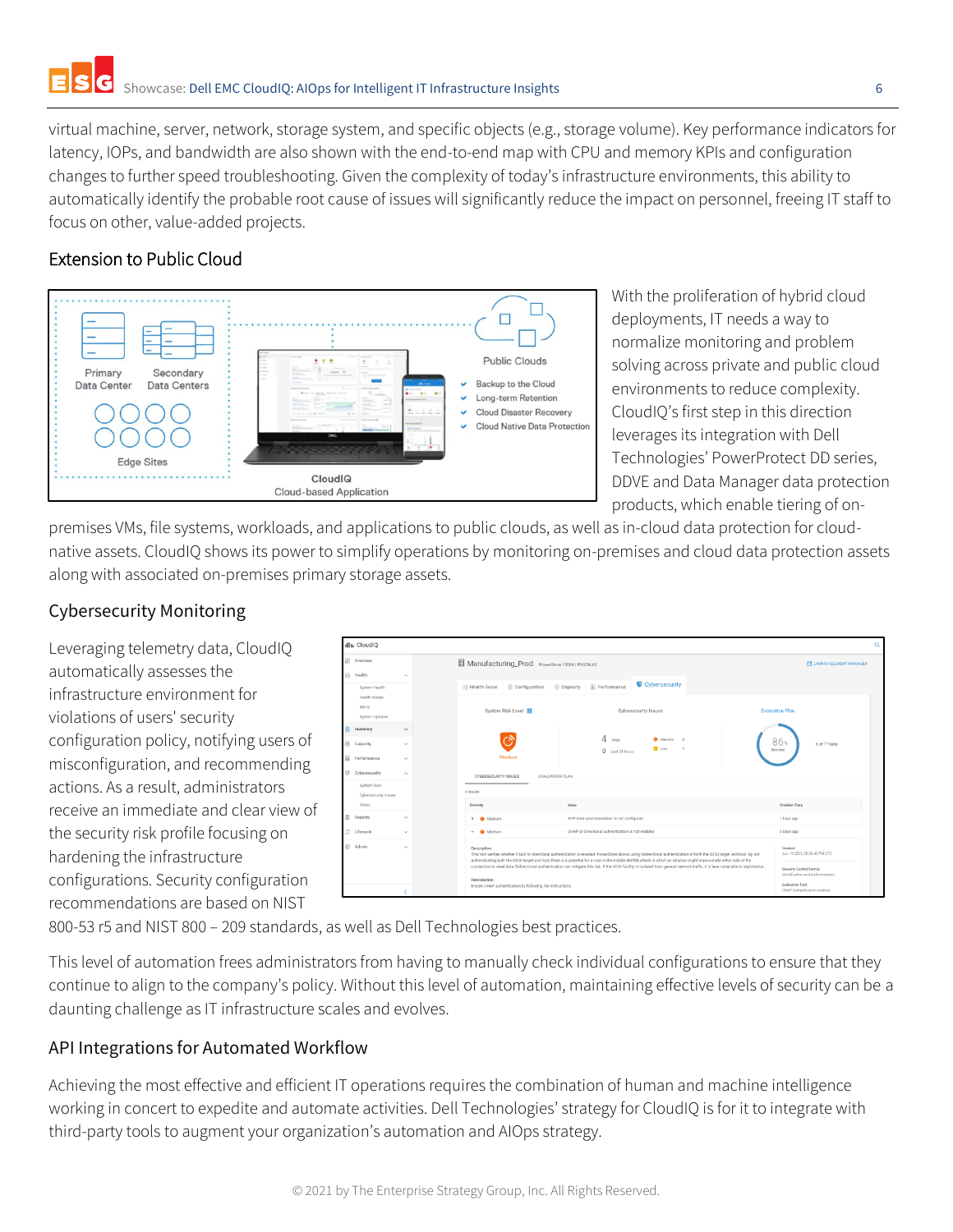When CloudIQ determines a new risk or a change in health status, it can forward information and initiate workflows, such as service ticketing and escalation, in third-party IT service management and enterprise notification systems like ServiceNow, Slack, or Microsoft Teams by using standard Webhook API or REST API calls. This allows for the right insights, recommendations, and automation options to

|         | ServiceNow: INC0010093                                                                                         |
|---------|----------------------------------------------------------------------------------------------------------------|
| hours.  | The file system albtestFS02 is growing at a substantially increasing rate, predicted to run out of space in 16 |
| System: | CKM00192702174                                                                                                 |
| Model:  | Unity 480F                                                                                                     |
|         |                                                                                                                |
|         | Click here to extend File System                                                                               |

be delivered to the right people as quickly as possible. By expediting collaboration between machine intelligence and human intelligence, CloudIQ can dramatically simplify and accelerate operations for Dell Technologies Infrastructure.

## **CloudIQ Simplifies IT Infrastructure**

The capabilities of CloudIQ are advanced enough to translate into a clear set of real-world, business-level benefits. With the help of CloudIQ, IT can:

- Get a single consolidated view of systems across the core (data center), edge, and cloud, including health, alerts, and ability to compare systems' key performance indicators to assist with infrastructure-related planning decisions.
- Accelerate time to resolution of system health issues by receiving notifications with recommendations for resolution.
- Quickly and easily determine system risk when demands are exceeding system capacity or performance.
- Ensure that hosts always have high-availability access to resources.
- Quickly isolate performance impacts, performance anomalies, and resource contention.
- Automatically identify the highest-performing objects and the top consumers of resources, ensuring they align with business priorities.
- Find reclaimable storage that might be unassigned or inactive, freeing up capacity.
- Create customizable reports to improve collaboration and engagement with IT personnel across line-of business stakeholders and executive teams.
- Automatically identify when system updates are recommended to ensure compliance with best practices and product robustness.
- Examine findings that are presented to them securely on their mobile devices or via email, focused on the most relevant information, such as changes that have occurred, without needing to log into the system.
- Improve cybersecurity protection through automated configuration assessments and notifications of vulnerability.